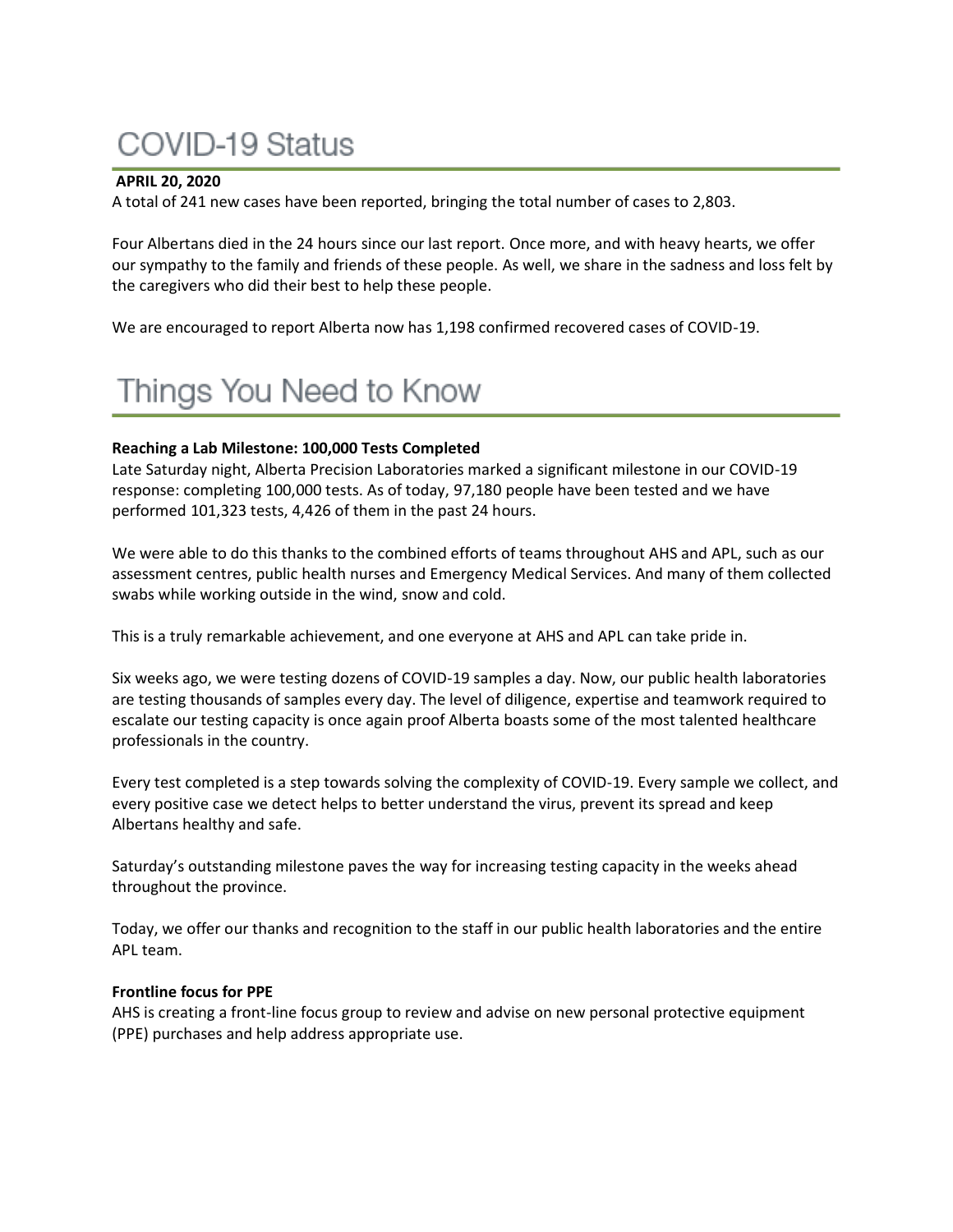AHS has several new providers of PPE, and staff have raised some concerns regarding some recently distributed equipment. We thank you for voicing your concerns. Yourfeedback is valuable. We are taking this matter seriously to ensure our workforce has safe, reliable and comfortable PPE.

We will continue to support our workforce as you work to support and care for all of us.

Some new PPE supplies differ from what our frontline care providers are used to. Unfortunately our original vendors could not meet the demand for products. We acknowledge this is causing problems and we will work with staff to improve the products and be assured of continued supply of appropriate PPE from multiple sources in the future.

As well, we are addressing specific concerns about odour from two new mask models. The smell is the result of being sealed immediately after production to prevent contamination. This weekend, warehouse staff unpacked the masks to allow the masks' odour to dissipate before they are sent to sites.

# **Urgent & Emergency Care During COVID-19**

In the [newest COVID-19 podcast,](https://www.albertahealthservices.ca/news/Page15434.aspx) Dr. Sid Viner, the medical director for Calgary Zone, talks about using urgent and emergency care. Highlights of the six-minute interview include:

- Alberta's urgent care centres and emergency department are safe
- · Albertans are encouraged to seek urgent and emergency care as needed, including calling 911
- · Typical emergencies include chest pain, shortness of breath, difficulty breathing, severe stomach pain, numbness and tingling (which could suggest a stroke) or serious injury
- · We urge Albertan to not let COVID-19 keep them from the care they need
- Albertans unsure of the care they need can call Health Link at 811 for advice
- Precautions are in place in urgent care centres and emergency departments to prevent the spread of COVID-19; staff are screening patients and healthcare workers; all are practicing hand hygiene
- · Anyone with COVID-19 and in need of emergency care, can call 911 or come to the hospital for help
- We are living in a very different time right now, but we are still here to provide urgent care and emergency care.

# **Protective Services Rises to the Challenge**

The importance of our Protective Services (PS) personnel cannot be overstated, especially during visitor and entry restrictions at our healthcare facilities made necessary by COVID-19.

Demand for PS has spiked in South Zone as the pandemic emerged. PS staff have continually risen to the challenge, often going above and beyond to protect other AHS staff and our patients.

In one example, PS staff, led by Derrick Romano at the Chinook Regional Hospital, partnered with AHS Print Services to create a new indoor screening pathway for entering the facility. This allowed people to escape the elements while maintaining social distancing. Previously, they lined up outside, which on cold days complicated and delayed temperature checks. The result is staff get to their positions and patients faster.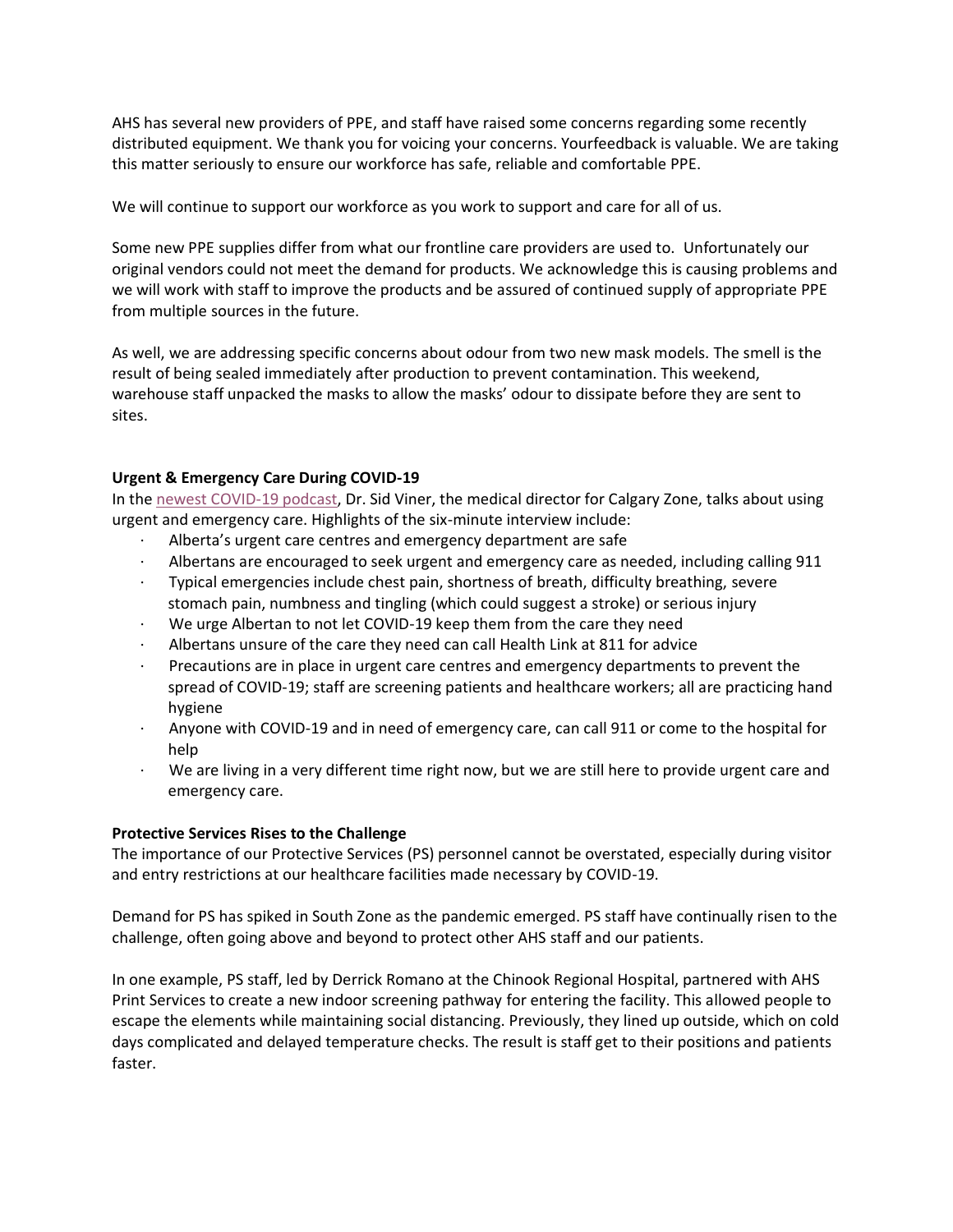Rural sites are also supported around-the-clock by three mobile peace officers, who remain on the road so they can respond to security needs as quickly as possible.

# **Emergency Departments are here for Patients when They Need Us**

In these extraordinary times, AHS has had to make significant changes to the way we deliver healthcare.

But, one thing has remained the same – if anyone needs urgent, emergency healthcare, they will receive it. We do not want anyone to stay away from an emergency department if they need help. We are always here to provide care when we're needed.

We want to remind Albertans that if they think they have a serious or life-threatening injury or illness, they should always go straight to an emergency department or call 911 immediately. If someone has any COVID-19 symptoms - and is having a medical emergency – they should call 911. If they need to go to an emergency department, 911 will alert the facility so that a mask can be provided upon arrival. Triage should be made aware of symptoms. With COVID-19, the following symptoms are considered to be medical emergencies:

- severe difficulty breathing (e.g., struggling for each breath, speaking in single words)
- severe chest pain
- having a very hard time waking up
- feeling confused
- lost consciousness

Our hospitals and emergency departments remain a safe place to come and to receive care.

# **PPE Tips**

This new daily series - *PPE Tip of the Day* – features quick and simple reminders you can take forward into your practice, from shift to shift.

# **Cleaning your hands:**

Cleaning your hands is the most critical step in protecting yourself from COVID-19. Wash your hands with either alcohol hand sanitizer, or soap and water for 30 seconds. Please watch this video to find out more about proper handwashing technique.

# **Removing your surgical mask:**

When removing your surgical mask (if soiled, or if removing to eat), always remember to remove the mask by the straps/ties. Do not touch the mask itself. Dispose of the mask and immediately wash your hands.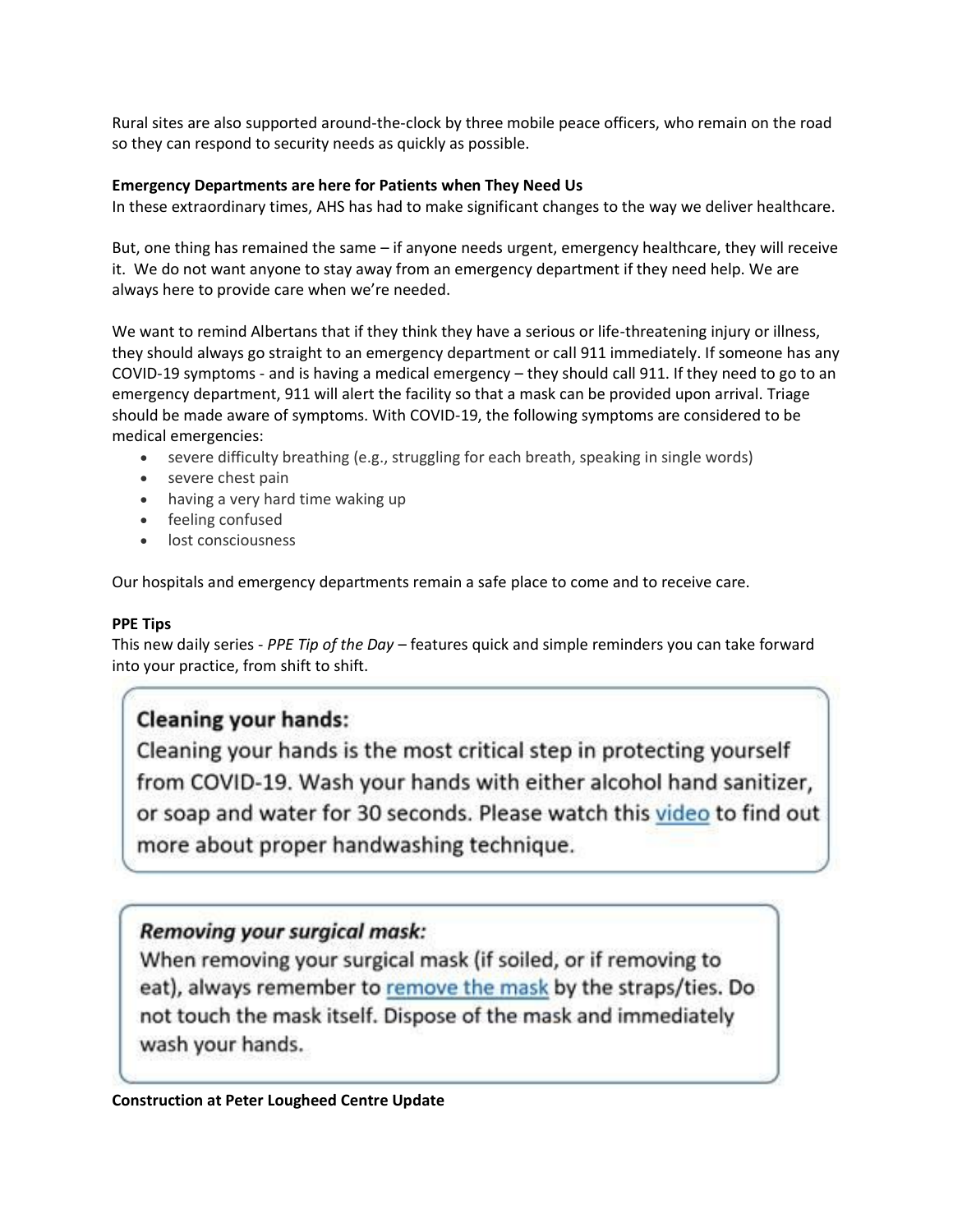Work is continuing on the temporary Sprung Pandemic Response facility located at the Peter Lougheed Centre in Calgary. The main structure is 90 per cent complete, the floors are installed and the beds have now been delivered. Equipment is expected to arrive next week. The 8,250-square-foot project is on budget and on time, with a target completion date of April 26.

Thanks goes to Sprung Structures, Falkbuilt Technologies, CANA Construction, Botting Mechanical, Acutech Electric and Stantec for their hard work creating the building. Thanks also to Alberta Government, Alberta Health, The City of Calgary and teams from throughout Alberta Health Services who have worked to ensure the project will be completed in record time.

See the progress underway on the construction of this temporary structure, which will add 70 patient care spaces to Calgary Zone capacity.

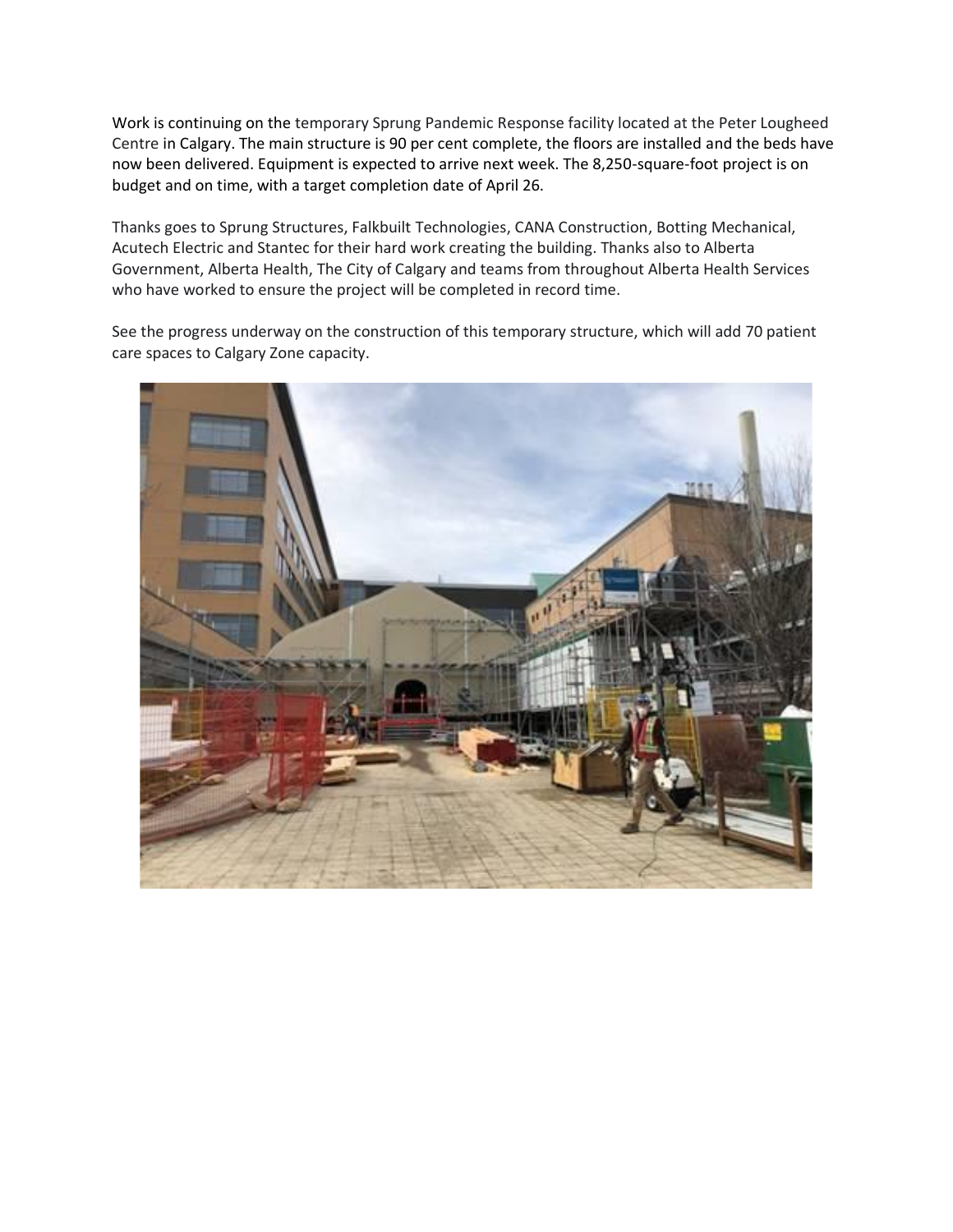

# **Zone Emergency Operations Centre (ZEOC) Update – Calgary Zone**

On March 16 when the Adult Day Program (ADP) for residents of Didsbury, Strathmore and Airdrie had to close due to COVID-19, Recreation Therapist Brandee Elliott had an idea to help her team stay connected to day program participants. The ADP provides respite care and socialization to clients and with the closure, she said "I quickly realized that we needed to provide more for our clients during this time, particularly those who are isolated with limited family support."

To meet that need, she and her team of six therapy assistants rolled out "Go the Distance" on March 20,through which the Rural NE Integrated Home Care team is able to connect with all pre-existing day program clients, once or twice a week, by telephone. The phone calls soon moved to Zoom calls, 20 to 30 minutes in length, which have now progressed to group Zoom calls, to keep clients connected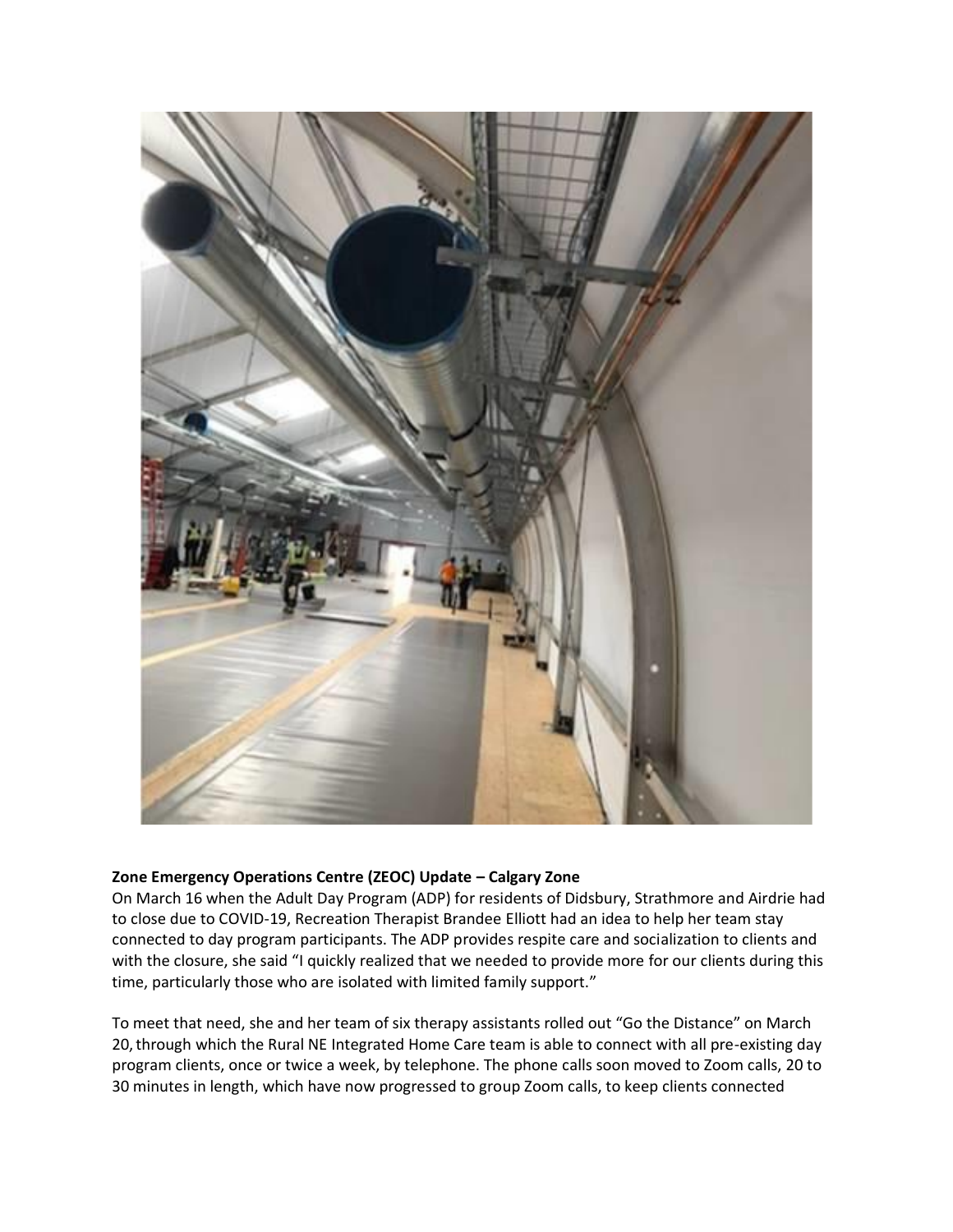virtually. Designed to provide cognitive stimulation, the therapists connect through trivia questions, games such as "name that tune", and for some dementia patients, a visual reminisce program.

"Go the Distance" has been received positively by both staff and clients. Client Gordon Waterston prefers activities on a Zoom call, saying "This is a lot better than on the phone," and his daughter Carol notes "I think it works really, really well. It gives him a chance to see someone else other than me."

As for staff, Elliott notes: "It not only provides our clients with a chance to connect with us and others, and improve their mood, but is also providing meaningful, positive work for my team."

This pilot program has been so successful that Elliott is now providing training to other zones to "Go the Distance", and she is already considering how it can be used as a communication tool, post-pandemic.



Adult Day Program Client Gordon Waterston and his daughter Carol meet with Recreation Therapist, Brandee Elliott

# **AHS Operating North Zone Continuing Care Facility**

AHS has now taken over day-to-day operations of the Manoir du Lac continuing care facility in McLennan. To date, 26 residents at the local continuing care facility have tested positive for COVID-19, and there have been five COVID-related resident deaths. There are also 11 staff who have tested positive for COVID-19. Manoir du Lac has 62 residents and employs 70 staff.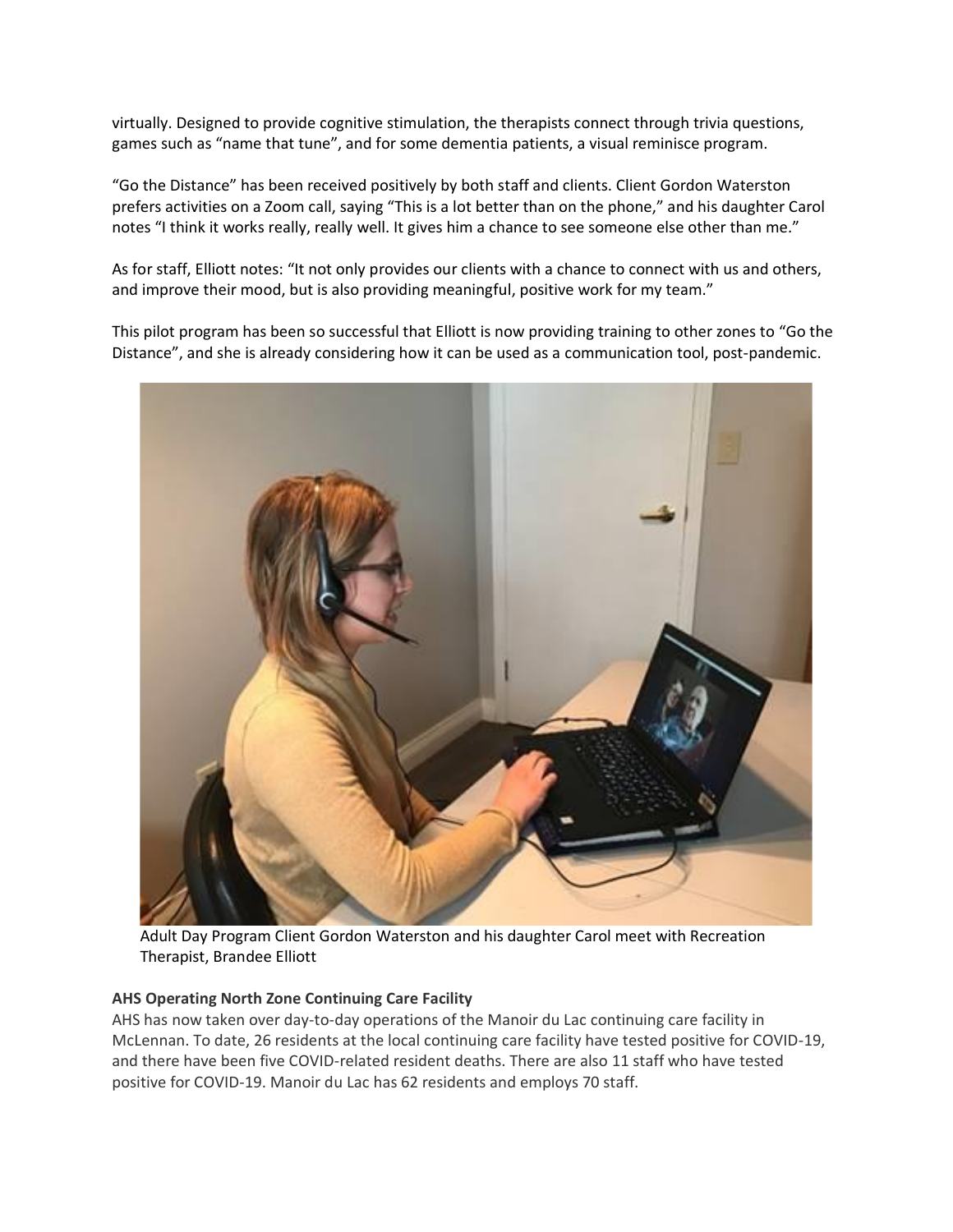AHS will act immediately to improve outbreak control, as well as infection prevention and control measures, to address the site's COVID-19 outbreak. Effective immediately, residents at Manoir du Lac will undergo daily screenings, including a temperature check and symptom monitoring. Residents displaying new respiratory symptoms will be isolated in their room and staff caring for them will be wearing all recommended personal protective equipment. These measures are standard practice at all AHS continuing care facilities in Alberta. See [news release](https://www.albertahealthservices.ca/news/Page15465.aspx) for more information.

# **Zone Emergency Operations Centre (ZEOC) Update – Central Zone**

The Rural Clinical Nurse Education team has been busy providing E-Simulation and COVID-19 Walkthrough Sessions for staff. The team of nine educators, with assistance from our seniors' health and addictions and mental health educators, has provided over 50 sessions to date, at 22 sites across the Zone. The sessions include PPE donning and doffing with the utilization of doffing buddies, intubation, movement of patients within facilities, transfers, and code blue management.

"The collaboration between operations, nursing staff and local physicians is like nothing I've seen before," says Dr. Jaco Hoffman, Associate Zone Medical Director, and Facility Medical Director, Olds. "Through that collaboration I feel very confident that we have the ability to care for acute COVID-19 cases, as well as the other patient care needs we experience here. The simulations were extremely helpful in providing an opportunity to practice and prepare."

In addition to the magnitude of work above, the seniors' health team has been providing PPE donning and doffing sessions to continuing care staff. To date, they have had 451 nurses and health care aids attend these sessions.

All across the zone, people are being creative and continuing to stay connected during this pandemic. The family of a gentleman in the Wainwright Hospital and Care Centre found a safe, physically distant way to connect with him, to make sure he knows he's loved and valued, even though they can't visit in person. He was able to see his family and their encouraging message through the window, and talk to them over the phone during the visit.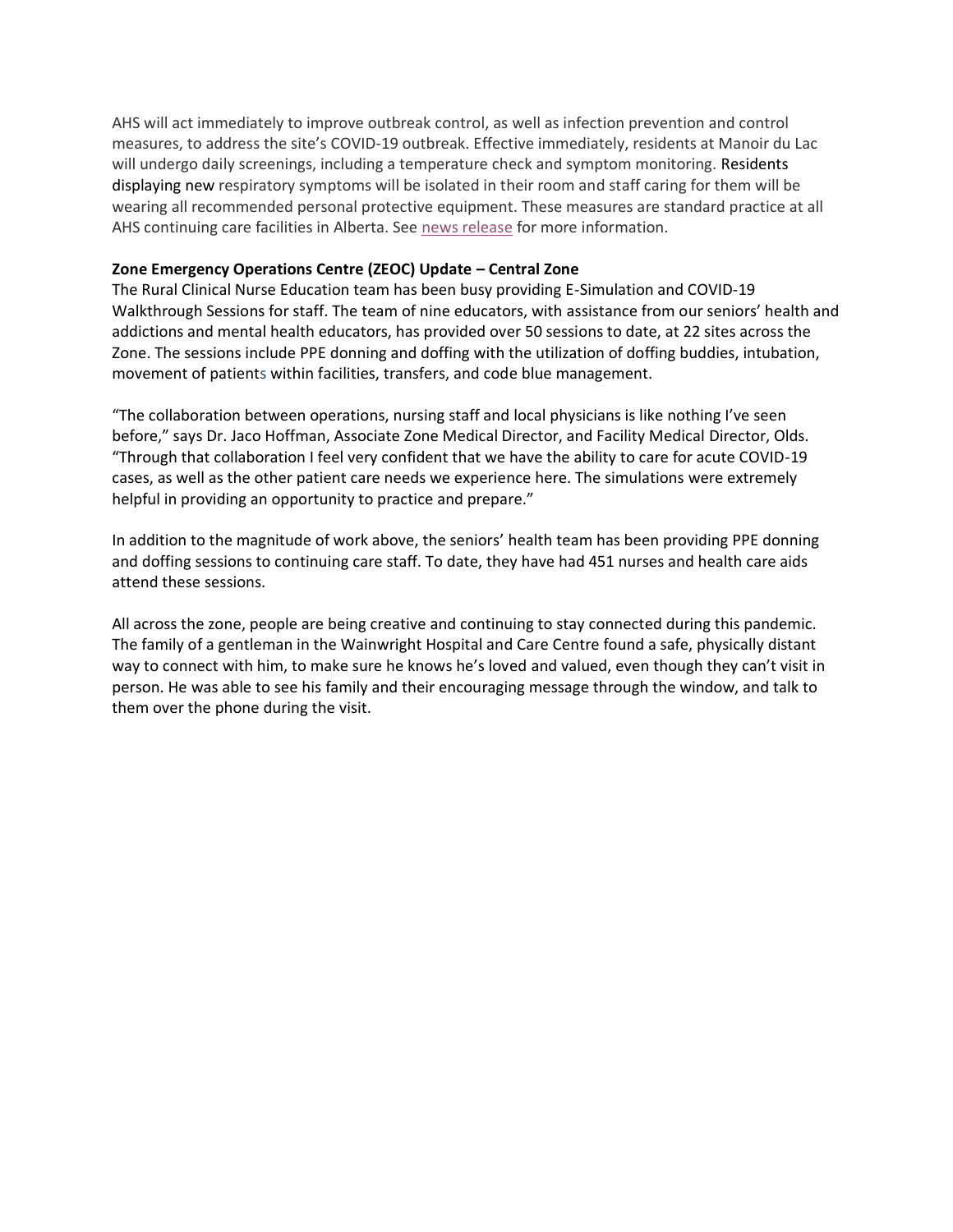

# **Protecting Privacy during COVID-19**

During this state of emergency, our obligations to our patients have not changed. The Health Information Act [\(HIA\)](https://insite.albertahealthservices.ca/main/assets/tls/infocare/tls-infocare-guide-to-albertas-hia.pdf), the Freedom of Information and Protection of Privacy Act [\(FOIP](https://insite.albertahealthservices.ca/main/assets/tls/infocare/tls-infocare-guide-to-albertas-foip.pdf)), AHS' [privacy](https://extranet.ahsnet.ca/teams/policydocuments/1/clp-ahs-privacy-protect-ia.pdf)  [policy](https://extranet.ahsnet.ca/teams/policydocuments/1/clp-ahs-privacy-protect-ia.pdf) and best practices still apply. Under no circumstances will staff or physicians access or disclose health records of individuals for whom they are not providing healthcare.

# **New PPE Continues to Protect our People**

AHS continues to ensure personal protective equipment (PPE) is available and supplied to healthcare workers across Alberta. Procedure masks have recently been deployed across many sites in Alberta to enable continuous masking in all patient care settings. As the regular supply chain for procurement of procedure masks cannot meet the required demand during this response, staff may see 10 or more new brands of masks over the coming weeks. These masks are all safe, certified, and meet ATSM Level 1 filtration requirements.

#### **Physicians Talk PPE – New Video Series**

In the latest installment of *[Physicians Talk PPE](https://www.albertahealthservices.ca/topics/Page17079.aspx)*, Dr. Stephanie Smith of University of Alberta Hospital in Edmonton says she feels safe coming to work and believes her colleagues should, too, providing they follow guidelines for the donning and doffing of personal protective equipment (PPE). "I definitely feel that AHS cares about my safety," says Dr. Smith.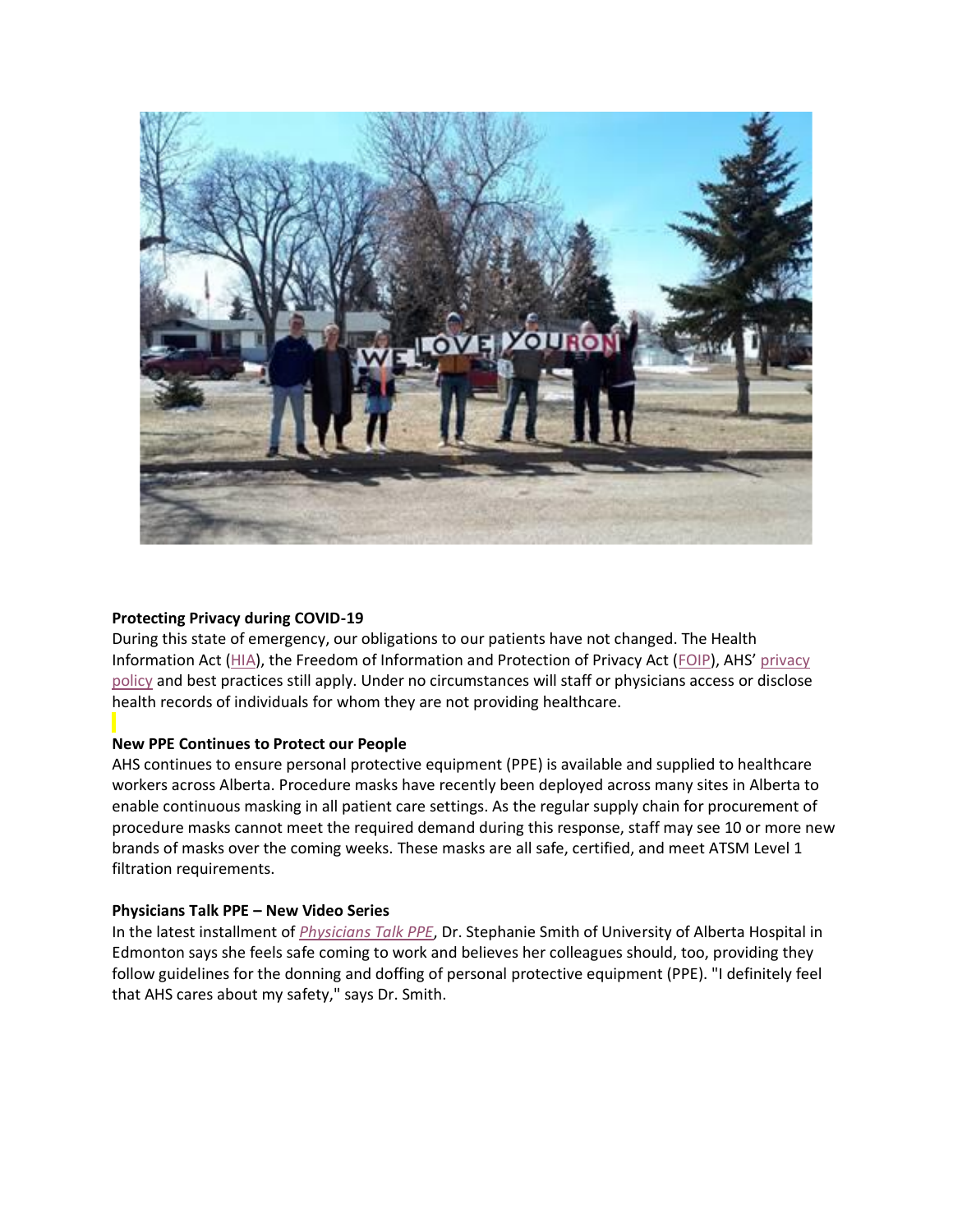

#### **Multi-Site Guidance for Midwives**

Many registered midwives are required to provide primary care across multiple sites (including hospitals and community settings, including midwifery community practice and client homes) in the course of their day. For these reasons, registered midwives are not currently required to restrict their activities to a single site. No registered midwife should be providing care to patients/ clients if they have any new symptoms that may be consistent with an infectious disease. All registered midwives working at multiple sites are asked to observe a number of [measures.](https://www.albertahealthservices.ca/assets/info/ppih/if-ppih-covid-19-midwife-multi-site-guidance.pdf)

#### **Protective Services Launching New Safety Ambassadors Program**

Starting next week, Protective Services is launching the Safety Ambassadors program in response to increased requests for support during the COVID-19 pandemic.

Safety Ambassadors will be responsible for screening, greeting and educating visitors on current AHS visitation policies, helping with wayfinding, and sharing information on any COVID-19 related expectations or policies. Although part of Protective Services, Safety Ambassadors are not peace officers or security guards, and will not have the authority to engage directly in security-related activities.

Safety Ambassadors will be deployed to select acute and urgent care sites in Calgary Zone and Edmonton Zone to start, with the potential to expand provincewide.

All requests for Protective Services support, either for a Safety Ambassador, or for emergency or enforcement needs, should still be made through each site's Protective Services office.

#### **National Volunteer Week – April 19-25, 2020**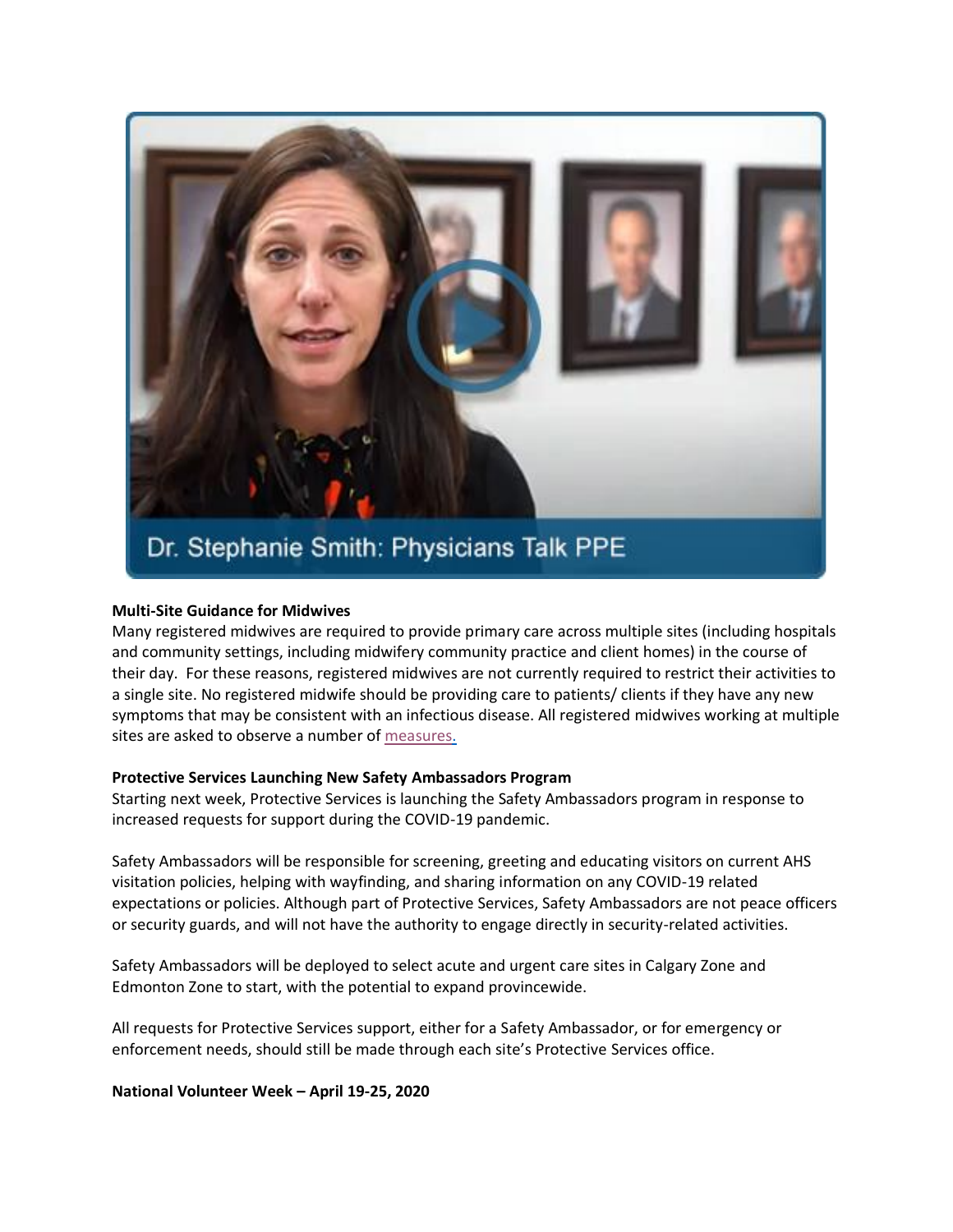Today marks the start of National Volunteer Week and on behalf of our organization, we thank all our volunteers for their generous contributions over the past year. In 2019, over 14,000 volunteers gave more than 1.2 million hours of their time.

While COVID-19 has affected our volunteer programs, the importance of their contributions to our health system is unchanged. We want to ensure volunteers they are in our thoughts and we are so grateful they freely give their time and talents to support healthcare in Alberta.

#### **Healthy Together**

Our [Healthy Together](https://www.albertahealthservices.ca/news/Page15439.aspx) health and wellness information is filled with advice and tips about caring for yourself and your family during COVID-19. You'll find friendly, upbeat ideas and tips about topics such as getting outside, the benefits of family dinners and the power of giving thanks.

These stories can remind us all of the need to unwind from stress and connect to those important in our lives. We encourage you to check out these recent features:

#### **Giving and Getting Thanks Make Us Feel Better**

These are times like none other. It's easy to feel overwhelmed by the many ways COVID-19 has changed our lives. At the same time, we can turn uncertainty into resiliency. By being grateful, we can transform negative thoughts into positive intentions.

Gratitude feels good, both to give and to receive. Showing thanks can be one of the most effective ways to contribute and make a difference. [Read more.](https://www.albertahealthservices.ca/news/features/2020/Page15459.aspx)

#### **Parents Take Care of Yourselves**

Self-care. It's a recommended mantra—and practice—for parents during the COVID-19 pandemic.

Taking care of yourself helps in two ways. One—it gives you the energy to care for your family. Two—it preserves and protects your mental and physical health.

"How you care for yourself varies from person to person," says Keri-Lynn Strain, the manager of Healthy Parents, Healthy Children at Alberta Health Services. "You could ask a dozen people how they care for themselves and get a dozen different answers. What's common is making and taking time for yourself and for your wellbeing." [Read more.](https://www.albertahealthservices.ca/news/Page15454.aspx)

# **Stay 'n' Play!**

Whatever your age, play can make your day. For your children, play is essential. Especially in this time of physical distancing and staying at home.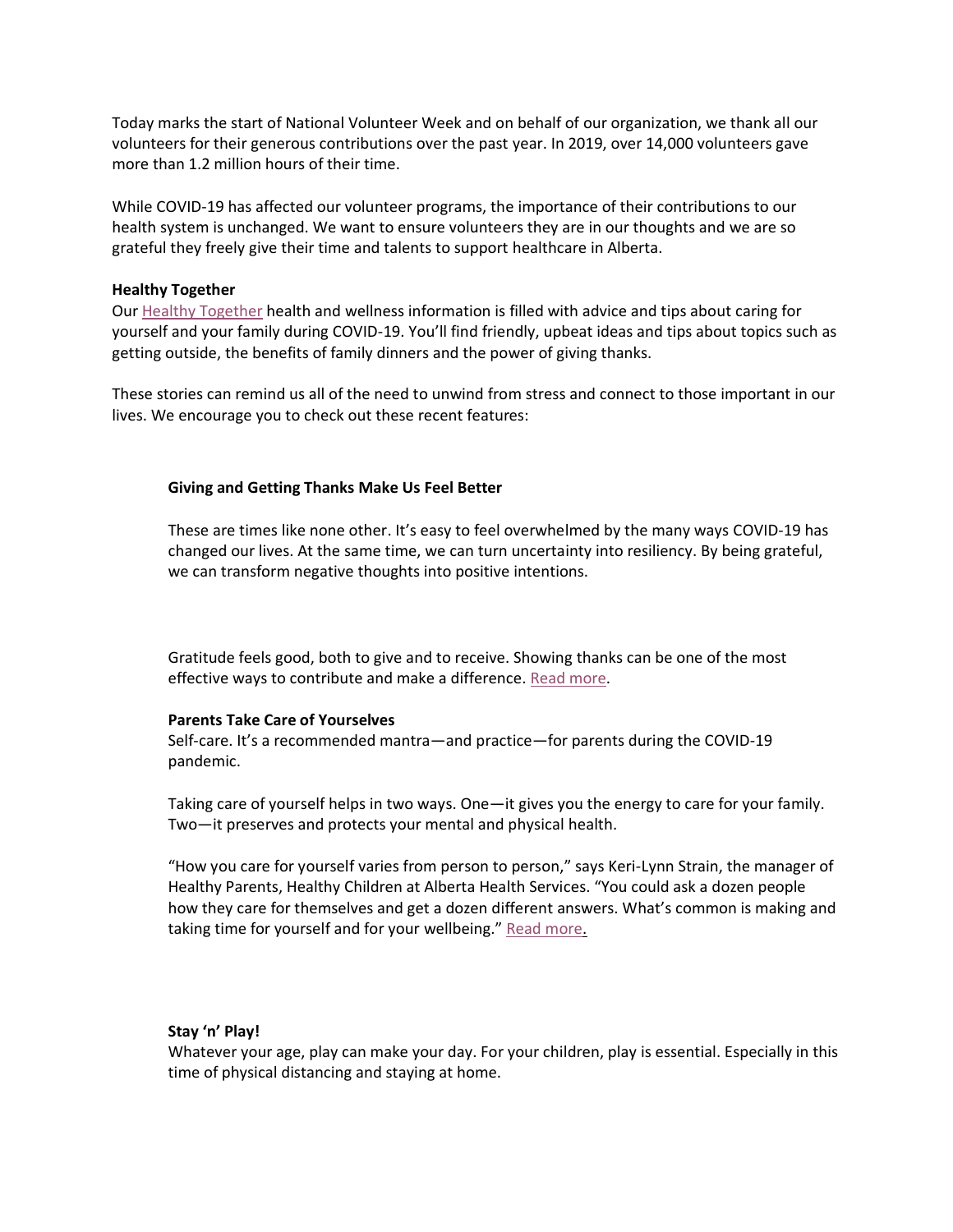Children need lots of playtime. "From ages one to four, children need at least three hours of activity over the course of the day," says Laura Crawford, a program facilitator with Healthy Children and

Families at Alberta Health Services. "Children five and older need at least one hour of moderate to vigorous physical activity every day." [Read more.](https://www.albertahealthservices.ca/news/Page15455.aspx)

#### **United We Stand**

I was telling my roommate about how in the AHS update yesterday, Albertans were encouraged to place a heart in our front window in support of AHS frontline workers. I asked him to make me a heart vinyl sticker. He surprised me with this instead!

> Kristina Sveinson Team Lead, Connect Care Learning Support, Red Deer

United We Stand Together  $_{\mu}$ part

#### **Hats Off to Health Link**

I just wanted to share the awe and inspiration I felt (in March) at Health Link Edmonton as I did my first redeployment supporting the COVID-19 call centre. Manager Deb, supervisor Beth and the teams working the phone lines were incredible. The whole atmosphere of Health Link was one of calm, friendliness, inviting (as a team member) and positive. This made my first day there feel very welcoming. I left with a better appreciation for the whole Health Link team of nurses and support staff in the role they play in making sure the public feels safe, secure and reassured in this time of uncertainty and anxiety. I was left with hope, pride and a sense of belonging as part of the broader AHS family. Hats off to all at Health Link.

Marty Landrie